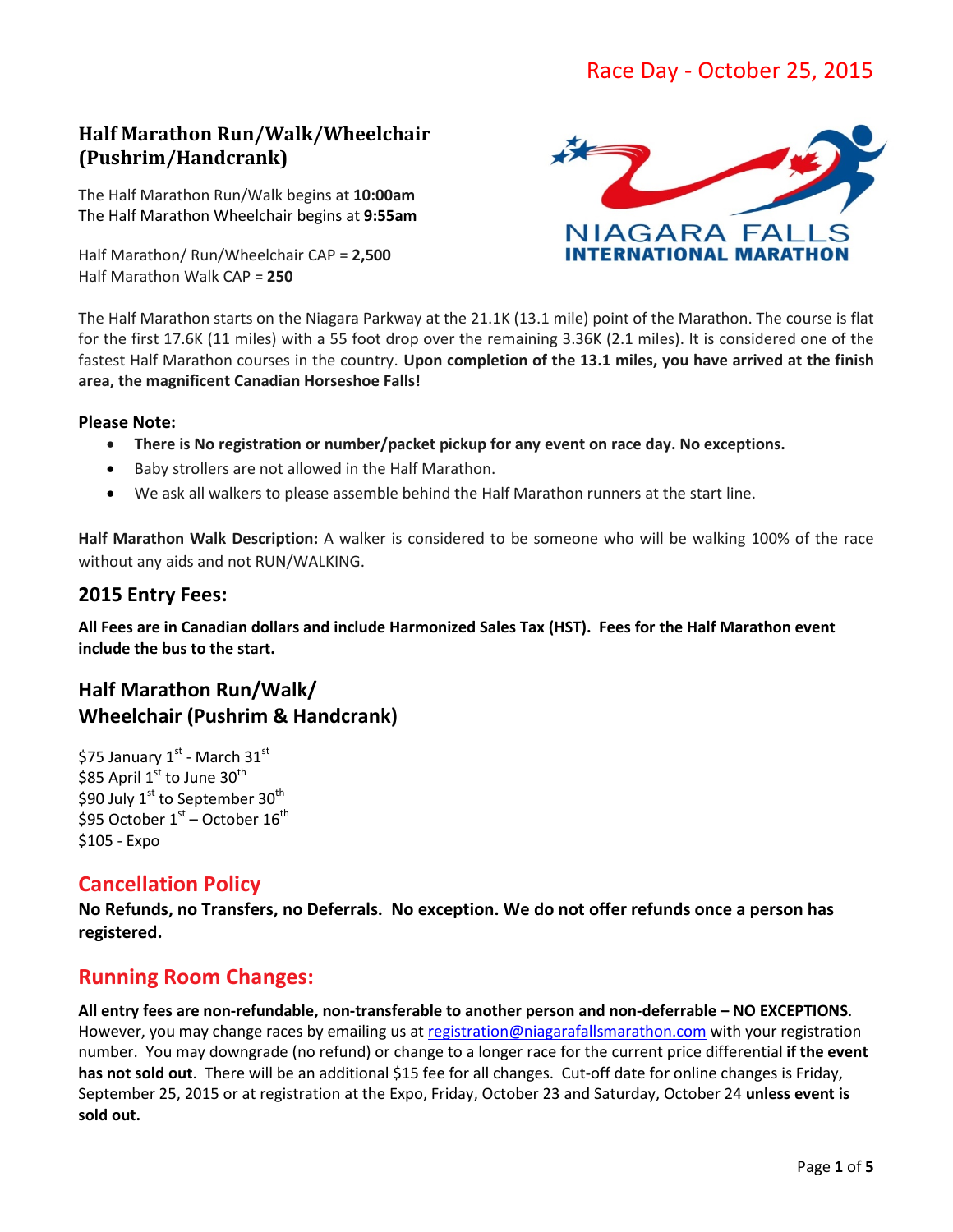# **Events.com Participant Dashboard Changes:**

Changes to your information may be made via your participant dashboard **UNLESS THE EVENT IS SOLD OUT**. You will be able to switch races by paying the difference between races if applicable (no refunds for downgrades). Additionally there will be a \$15 fee to change your race. Cut-off date for online changes is Friday, September 25, 2015 or at registration at the Expo, Friday, October 23 and Saturday, October 24 **unless event is sold out.**

**REGISTERING MULTIPLE PARTICIPANTS: Please use a DIFFERENT email address for each registrant to ensure you receive your individual confirmation bib number email and last minute information.**

### **Course Time Limits: 6 hours. Finish line officially closes at 4:00pm.**

## **Race Time**

- Half Marathon Run/Walk: Sunday October 25, 2015 @ 10:00am
- Half Marathon Wheelchair: Sunday October 25, 2015 @ 9:55am

#### **Every Half Marathon Participant will receive the following as part of your race registration:**

- Finisher Medal
- Shirt
- Personalized Bib (if you register by Friday, October 16, 2015)
- Food/Drink at Finish Line
- Recovery Jacket

# Register By Mail

### **CLICK HERE to download a printable 2015 mail-in registration form.**

Please mail us your completed, signed form and payment in full to this address:

Niagara Falls International Marathon Inc. 5300 Willmott Street, Niagara Falls, Ontario L2E 2A7

Cheques must be payable to Niagara Falls International Marathon Inc.

## **Registration Cut-Off Dates**

**Personalized race bib** – First name will be printed on your bib if you register by **Wednesday, October 14, 2015.**

Online registration for all events will close **Friday, October 16, 2015 at 11:59pm unless event is sold out earlier**.

**Please note:** All printable (email, fax or mailed-in) registration forms must be received by **Friday, October 9, 2015**. Any printed registrations received after **Friday, October 9, 2015** date will be returned.

The cut-off date for changes is **Friday, September 25, 2015** or at registration at the Expo **Friday, October 23 & Saturday, October24 unless event has sold out.**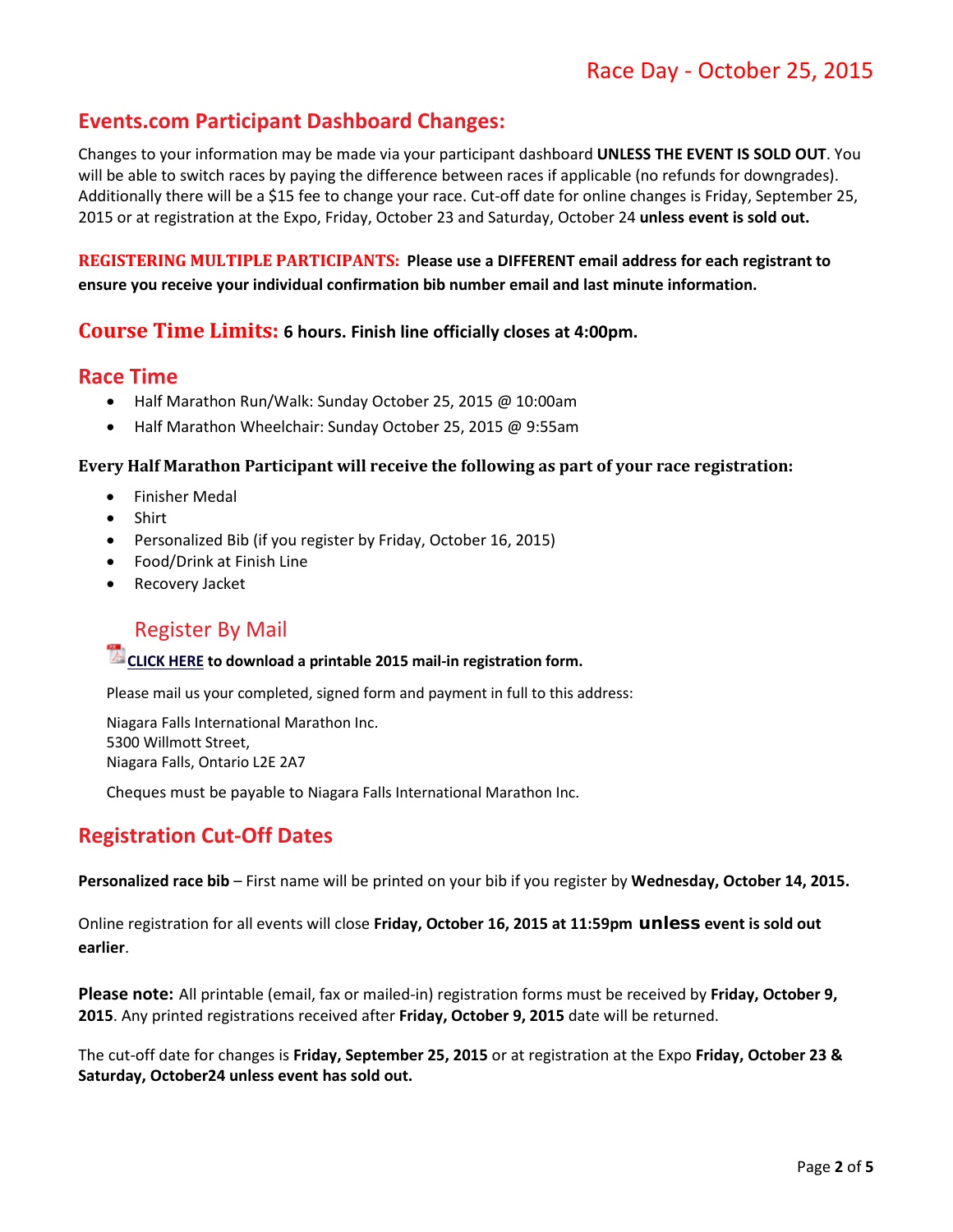# **Age Limit**

Participant must 16 years of age to register for the Half Marathon distance.

The International Marathon Medical Directors Association, IAAF and Athletics Canada advise that athletes under the ages listed above NOT partake in the Marathon and Half Marathon distance.

# **Packet Pickup**

#### **Please note there is No registration or number/ packet pickup on race day for ANY EVENT.**

Race kits (consisting of your bib number with MyLap Bib Tag, shirt and swag bag) can be picked up at registration at the Expo.

**Location:** Scotiabank Convention Centre - 6815 Stanley Ave, Niagara Falls, ON L2G 3Y9

**Dates and Time:** (Time subject to change) Friday, October 23, 2015 – 1:00pm – 7:00pm Saturday, October 24, 2015 – 9:30am – 5:30pm

#### **Lost or did not receive your email confirmation?**

Check the confirmation list on the participant or athlete dashboard where you registered. As long as you are on the confirmation list you do not need your email confirmation to pick up your number/packet. Your bib number will be emailed to you the week of October  $19<sup>th</sup>$ , 2015.

## **Half Marathon Run/Walk/Wheelchair**

Runners can still register for the Half Marathon Run/Walk/Wheelchair event in person during the Registration/Expo, until 5:30pm on Saturday, October 24, 2015, **unless the event has already sold out.**

#### **If you are not able to pick up your race kit in person:**

You must provide an email or written permission authorizing a friend/family member to pick it up for you during the Registration/Expo hours. They will need to have your bib number and hand in the signed note to a volunteer at the number pickup area. (**MARATHON PARTICIPANTS MUST PICK UP THEIR OWN BIB).**

## **Busing**

#### **Busing to Start**

Busing is included in the registration fees for Half Marathon participants.

#### **SCHEDULE**

Half Marathon Run/ Walk/Wheelchair 8:00am – 8:45am Crowne Plaza Hotel, 5685 Falls Avenue, Niagara Falls, L2E 6W7

Buses will transport participants in the Half Marathon Run/Walk/Wheelchair to the start area located at the halfway mark of the marathon along the Niagara Parkway. Buses will begin leaving from the Crowne Plaza Hotel at 8:00am with the last bus leaving at 8:45am. Those who arrive after this time will be required to find their own transportation. The trip takes approximately 20 minutes. **Transportation to the Start area is available for participants only.**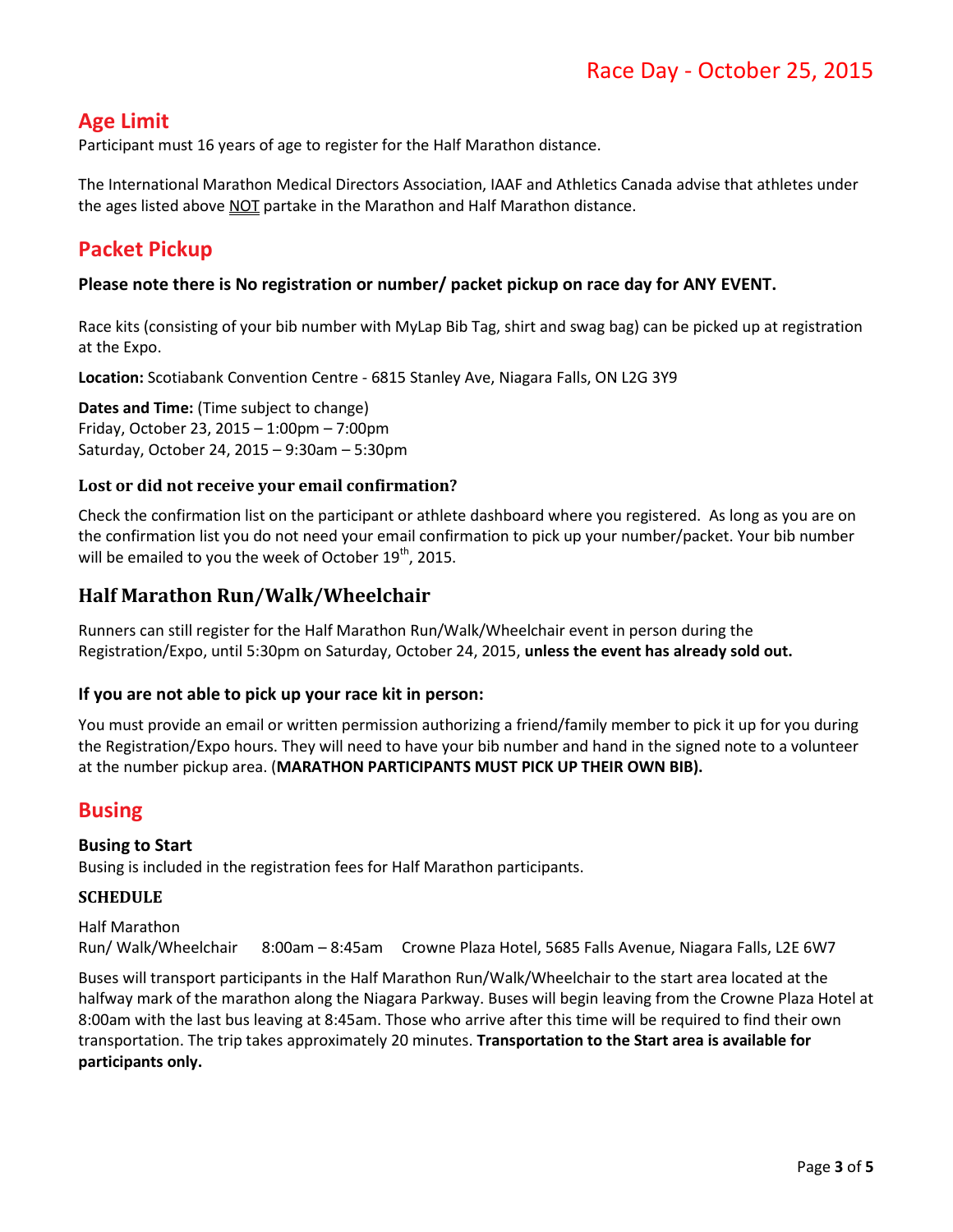# **Baggage Buses**

At the Expo, Marathon participants will be given a plastic bag to use for their belongings on race day. This is the only bag that will be accepted on the baggage bus**; personal bags are not permitted**.

On race day, baggage buses will be located at the start area labeled with numbers that correspond with your bib number. Buses will be monitored and kept secure by official security volunteers at all times. Buses will then transport your bags to the finish area. **To claim your baggage after the race, locate the bus labeled with numbers that correspond with your bib number.** Show your bib number to the volunteer who will then retrieve your bag and return it to you.

Only official volunteers and event staff are allowed on the buses.

## **Parking**

**Start Line:** There is **NO PARKING** at the Half Marathon start location for those participants who wish to transport themselves. We strongly recommend taking the bus. (Note – the Niagara parkway will be closed to traffic)

Paid parking is available behind the Crowne Plaza Hotel. (Buses leave from the Crown Plaza Hotel).

#### **Finish Area:**

**FREE** parking is available at the Rapidsview parking lot at Upper Rapids Blvd. & Portage Rd. (across from Marineland). Mapquest link to webpage map. [http://mapq.st/1qzATNY.](http://mapq.st/1qzATNY)

**Paid parking** is available:

Across from Table Rock Welcome Centre (6650 Niagara Parkway) [https://www.google.ca/maps/place/Table+Rock+Welcome+Centre/@43.0797239,-](https://www.google.ca/maps/place/Table+Rock+Welcome+Centre/@43.0797239,-79.0787935,17z/data=!4m2!3m1!1s0x89d3430906a14f7d:0x2b82046b4569d2ea) [79.0787935,17z/data=!4m2!3m1!1s0x89d3430906a14f7d:0x2b82046b4569d2ea](https://www.google.ca/maps/place/Table+Rock+Welcome+Centre/@43.0797239,-79.0787935,17z/data=!4m2!3m1!1s0x89d3430906a14f7d:0x2b82046b4569d2ea)

#### Floral Greenhouse (7145 Niagara Parkway)

[https://www.google.ca/maps/search/floral+greenhouse+7145+Niagara+Parkway,+Niagara+Falls,+ON/@43.07199](https://www.google.ca/maps/search/floral+greenhouse+7145+Niagara+Parkway,+Niagara+Falls,+ON/@43.071991,-79.07651,17z/data=!3m1!4b1) [1,-79.07651,17z/data=!3m1!4b1](https://www.google.ca/maps/search/floral+greenhouse+7145+Niagara+Parkway,+Niagara+Falls,+ON/@43.071991,-79.07651,17z/data=!3m1!4b1)

#### **Shuttles**

Complimentary shuttles will be provided near the finish area and are tentatively scheduled as follows:

7:30am – 11:30pm – From the Upper Rapids Blvd. Bus Loop to finish area and back.

12:00pm –4:30pm – From the finish area to the Crowne Plaza.

#### **To be confirmed and subject to change!**

## **Trophies**

Trophies will be awarded 3 deep in the Open and Master's divisions for Male and Female.

Trophies will be presented at the finish line area. Please check Schedule of Events for times.